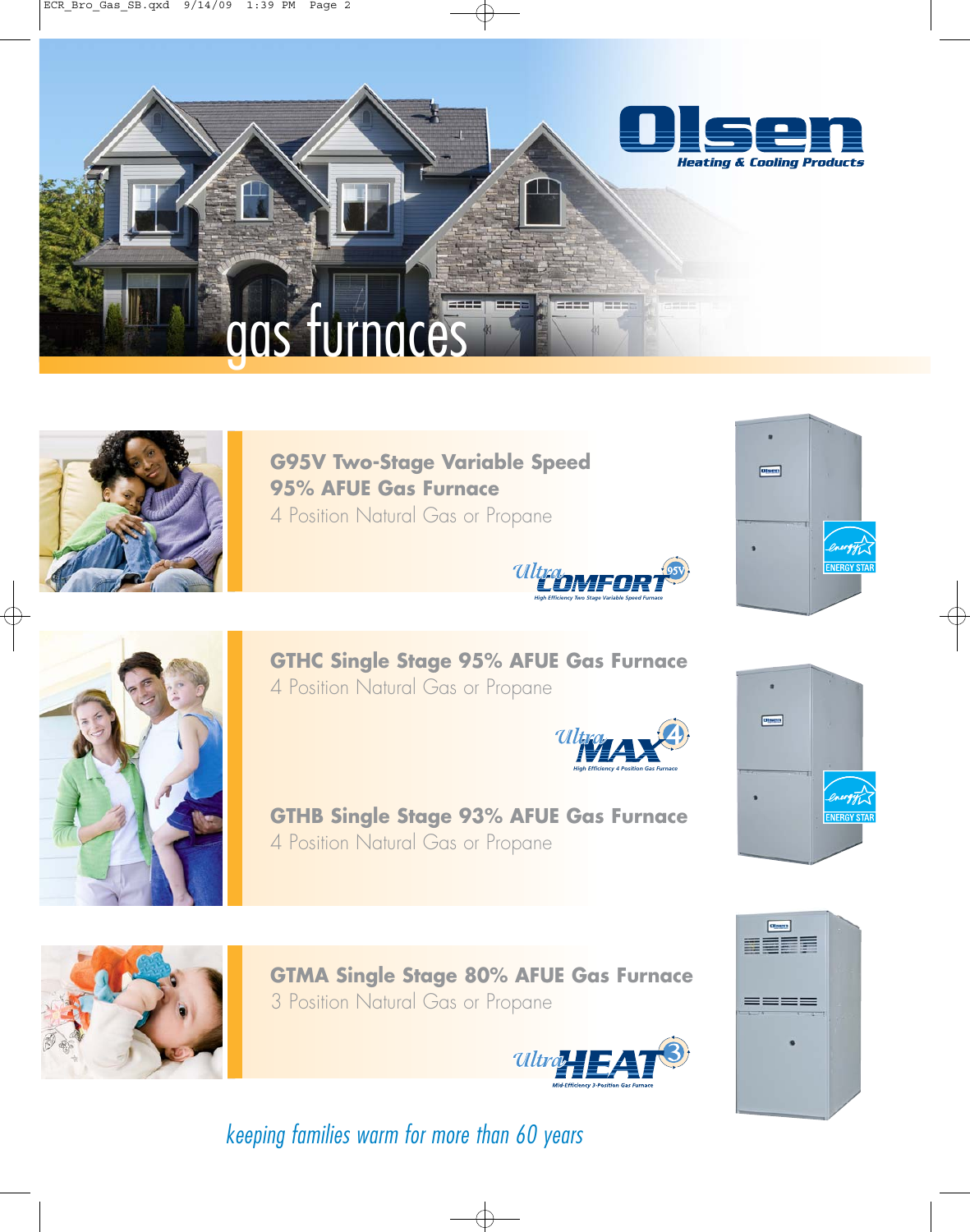### **Higher AFUE** translates into significantly lower fuel bills

(AFUE = Annual Fuel Utilization Efficiency)

If your furnace is 25 years old or older, chances are that it is only 55% or 65% efficient. Refer to the chart at right to see the savings you could realize by installing an Olsen today.



Annual Fuel Utilization Efficiency (AFUE) **95% vs 65%**

Higher AFUE = More heat for every dollar spent. AFUE works much like the miles-per-gallon rating on a car – the higher the rating, the lower the fuel costs. Installing a higher AFUE furnace can also equal cash back – energy-efficiency rebates or incentives may be available from the government or utility in your area.

## **Superior heat exchanger** design delivers higher AFUE!



- 1. Triple pass primary heat exchanger Constructed of aluminized steel, Olsen's highly-efficient triple-pass tubular design has a large surface area to maximize heat transfer into your home. The wrinkle-bend aluminized tube design ensures a longer-lasting heat exchanger by eliminating the stress points and hot spots found in competing designs.
- 2. Heat recovery coil The secondary stainless steel heat exchanger extracts the remaining heat from flue gases so that up to 95%, or 95 cents, of your fuel dollar is converted to heat for your home.

### **G95V two-stage technology** delivers two furnaces in one



The furnace must be sized for the coldest day of the year - The full capacity of your furnace is not always required to meet heating needs on a cold day. So how do

you access only a portion of your furnace's heating capability? The G95V's two-stage furnace design will match lower heat demands by burning less fuel in a first/low stage, with the capability to provide more heat in the second/high stage on the days it is needed.

A single-stage furnace can only operate at full capacity, and must cycle on and off when heat is required. The G95V runs for longer periods, delivering only the heat required at a slower fan speed, which drastically reduces temperature swings and increases overall comfort.

## **G95V variable speed (ECM) technology**

Lower operating costs – At full load the ECM motor is 20% more efficient than a conventional motor. On continuous fan speed, the ECM motor consumes 60 to 80 watts compared to 400 watts for a conventional motor.

Soft start and stop = Less noise and increased overall comfort - The variable speed motor ramps up gradually until it reaches the required air flow and ramps down slowly before shutdown. The operation is so quiet you will rarely notice when your furnace turns on and off.



In heating mode, the initial rush of cold air and noise created by conventional motors is eliminated. Reduced temperature swings and gradual heat gain increase the overall comfort delivered by the system. In cooling mode, the motor speed is reduced during the first several minutes of operation. This increases the system's ability to remove maximum humidity from the airflow, increasing comfort in your home.

<sup>1</sup> This chart depicts potential energy savings from the Ultra Comfort 95V. Data used for this example was 80,000 BTU heat load, 7000 Degree Days F per annum, fuel cost @ 1.08 per therm or .38 per cubic metre. Actual savings may vary, depending on your local weather patterns and fuel rates, lifestyle and the air infiltration integrity of your building envelope. The cost savings presented are for demonstration purposes only and do not constitute a guarantee of performance for any product.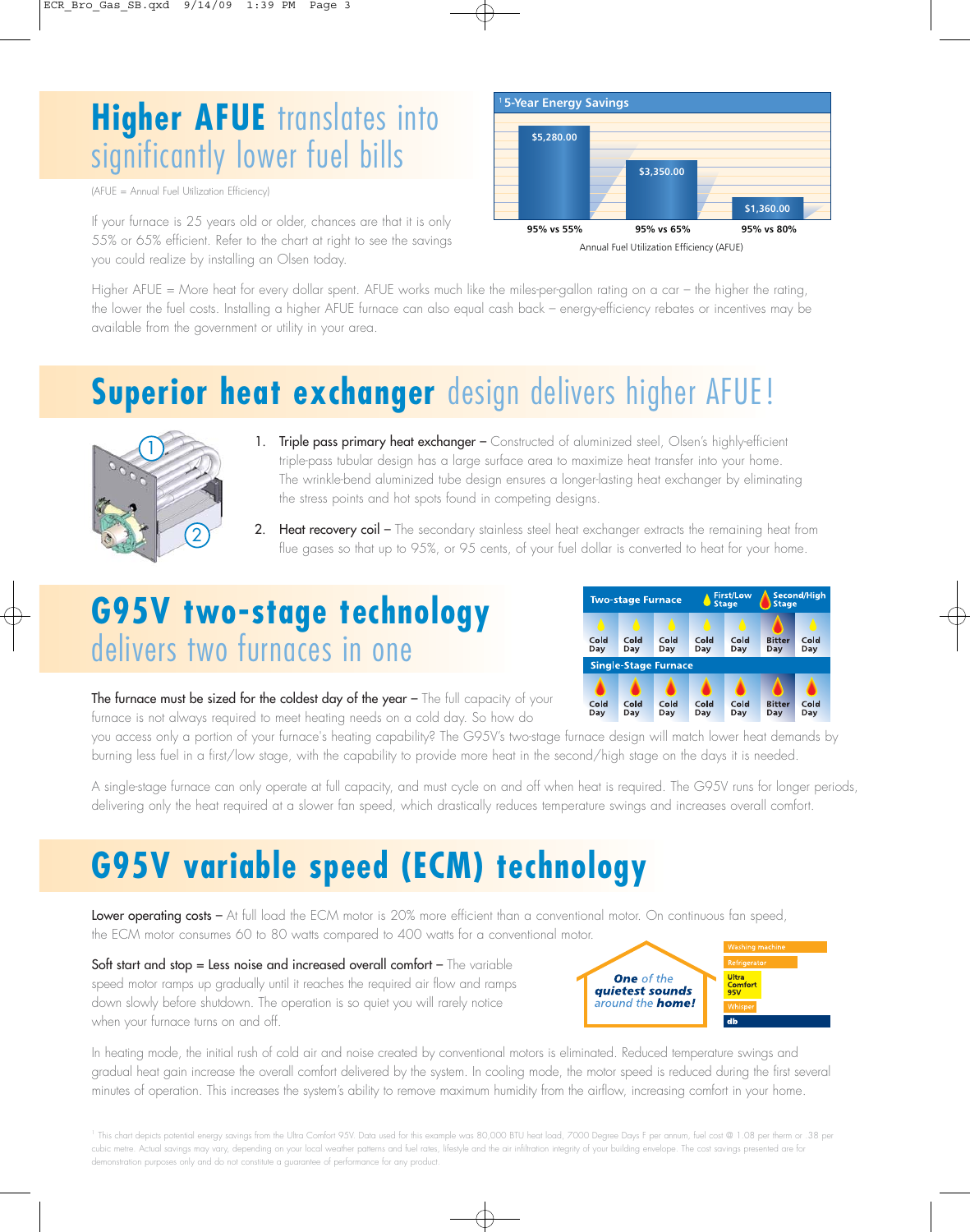# gas furnace selection guide

#### FURNACE MODEL

| <b>FEATURES</b>                                         | <b>GTMA</b><br><b>Ultra Heat 3</b>                                   | <b>GTHB</b><br><b>Ultra Max 4</b>                | <b>GTHC</b><br><b>Ultra Max 4</b>                | G95V Ultra<br>Comfort 95V                        |
|---------------------------------------------------------|----------------------------------------------------------------------|--------------------------------------------------|--------------------------------------------------|--------------------------------------------------|
| <b>Efficiency</b>                                       | Mid                                                                  | High                                             | High                                             | High                                             |
| Annual Fuel Utilization Efficiency (AFUE)               | MODEL GTMA<br><b>ENERGUIDE</b><br>mual Fuel Ut lization Efficiency ( | MODEL GTHE<br><b>ENERGUIDE</b><br>THIS MODEL 93% | MODEL GTHC<br><b>ENERGUIDE</b><br>THIS MODEL 95% | MODEL G95V<br><b>ENERGUIDE</b><br>THIS MODEL 95% |
| Energy Star <sup>®</sup> certified                      |                                                                      |                                                  |                                                  |                                                  |
| Triple-pass tubular aluminized heat exchanger           | $\bullet$                                                            |                                                  |                                                  |                                                  |
| Stainless steel secondary heat exchanger                |                                                                      |                                                  |                                                  |                                                  |
| Aluminized multi-port in-shot burners                   |                                                                      |                                                  |                                                  |                                                  |
| Silicone nitrate hot surface igniter                    |                                                                      |                                                  |                                                  |                                                  |
| Fast opening gas valve                                  |                                                                      | $\bullet$                                        | $\bullet$                                        |                                                  |
| Two-stage gas valve                                     |                                                                      |                                                  |                                                  | $\bullet$                                        |
| Foil-faced cabinet insulation                           | $\bullet$                                                            | $\bullet$                                        | $\bullet$                                        |                                                  |
| <b>Air Flow Management</b>                              |                                                                      |                                                  |                                                  |                                                  |
| Permanently Separated Capacitor (PSC) motor             | $\bullet$                                                            | $\bullet$                                        | $\bullet$                                        |                                                  |
| Electronically Commutated Motor (ECM)                   |                                                                      |                                                  |                                                  |                                                  |
| <b>Noise Reduction</b>                                  |                                                                      |                                                  |                                                  |                                                  |
| Insulated blower compartment                            |                                                                      |                                                  |                                                  |                                                  |
| Dynamically balanced blower assembly                    | $\bullet$                                                            | $\bullet$                                        |                                                  |                                                  |
| Variable speed blower motor                             |                                                                      |                                                  |                                                  |                                                  |
| <b>Installation</b>                                     |                                                                      |                                                  |                                                  |                                                  |
| 3-position installation options                         | $\bullet$                                                            |                                                  |                                                  |                                                  |
| 4-position installation options                         |                                                                      | $\bullet$                                        |                                                  |                                                  |
| Field convertible to propane (LP)                       |                                                                      |                                                  |                                                  |                                                  |
| High-altitude kit available                             |                                                                      |                                                  |                                                  |                                                  |
|                                                         |                                                                      |                                                  |                                                  |                                                  |
| <b>Warranty</b>                                         |                                                                      |                                                  |                                                  |                                                  |
| <sup>1</sup> 5-year parts warranty                      |                                                                      | $\bullet$                                        | $\bullet$                                        |                                                  |
| <sup>1</sup> Limited lifetime heat exchanger warranty   |                                                                      |                                                  |                                                  |                                                  |
| <sup>2</sup> Peace-of-mind limited replacement warranty |                                                                      |                                                  |                                                  |                                                  |

### ECR's home comfort products are designed to provide years of **trouble-free** operation

The "Comfort Plus" Extended Warranty program complements ECR's Standard Product Warranty by providing labour coverage and additional years of parts coverage depending on the plan purchased. If you sell your home, the "Comfort Plus" warranty can be transferred to the purchaser, adding to the value of your home. Ask your installer for details on the "Comfort Plus" Extended Warranty program.



<sup>1</sup> Subject to the limitations set out in the warranty. For warranty information visit www.olsenhvac.com

<sup>2</sup> G95V peace-of-mind limited replacement warranty. If the G95V heat exchanger fails within the first five years, ECR International will supply a new G95V furnace.